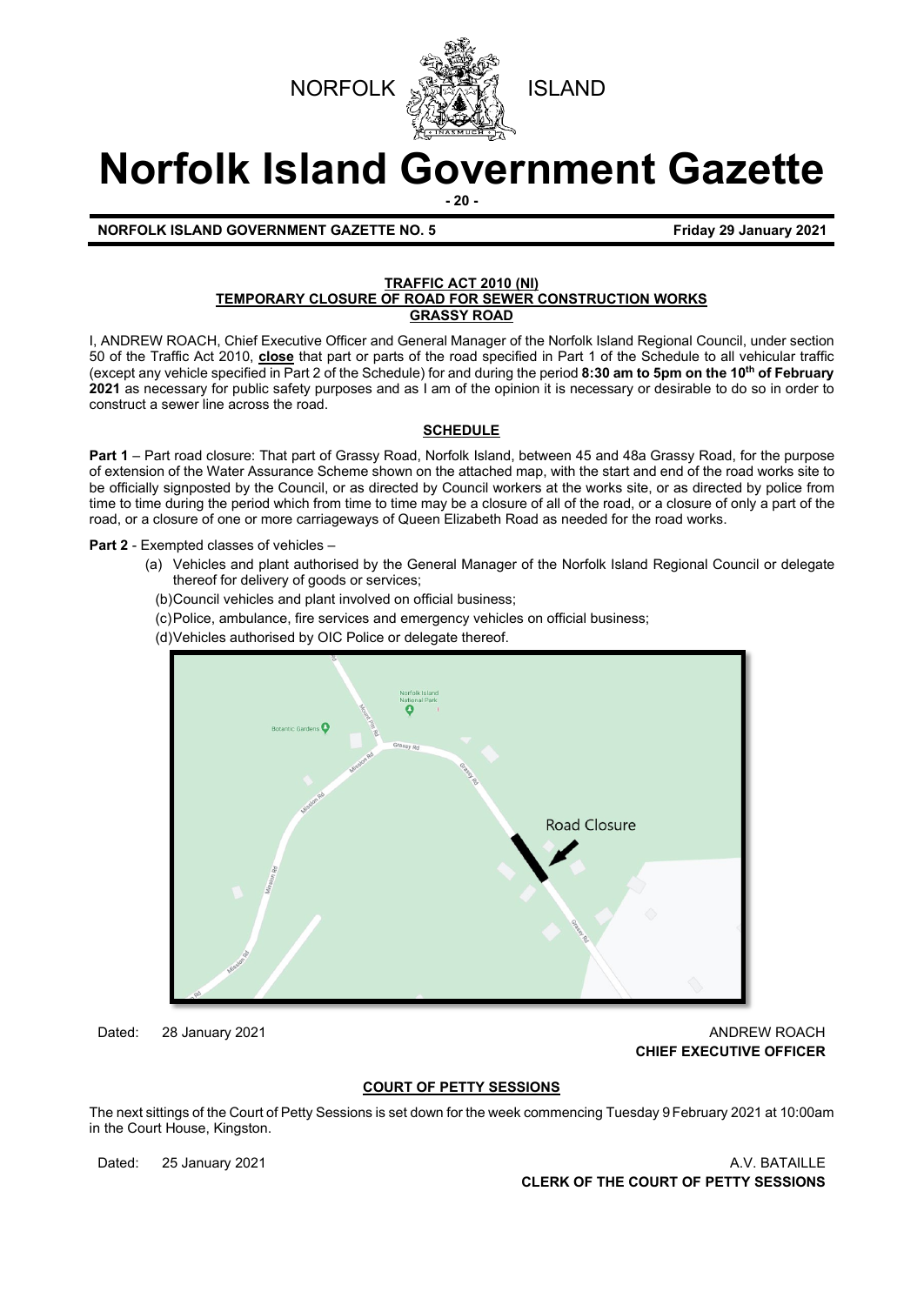#### **TERTIARY EDUCATION BURSARY GRANT PROGRAM 2021**

Applications are invited for the 2021 Tertiary Education Bursary Program offered by the Norfolk Island Regional Council.

Application submissions are to be made in writing on the approved Application Form. This form can be downloaded from our website or, a copy can be emailed to you and/or collected from Customer Care. Completed application forms are to be submitted by email t[o regionalcouncil@nirc.gov.nf](mailto:regionalcouncil@nirc.gov.nf) or, posted to the Manager Customer Service - PO Box 95, Norfolk Island or, delivered in a sealed envelope to Customer Care on 9 New Cascade Road.

If you have any questions, please contact Leanne Webb, Manager Customer Service +6723 22001 ext 120 or email [leanne.webb@nirc.gov.nf](mailto:leanne.webb@nirc.gov.nf)

**Application closing date:** Friday 19 February 2021 at 4:00pm **Information and submissions:** <http://www.norfolkisland.gov.nf/council/grants-program>

Dated: 22 January 2021 LEANNE WEBB

# **MANAGER CUSTOMER SERVICE**

#### **FIRE CONTROL ACT 2000 (NI) DECLARATION OF A FIRE DANGER PERIOD**

I, Eric Hutchinson, Administrator and delegate of the Commonwealth Minister under section 5 and item 1.36 to the Schedule of the *Minister's Norfolk Island Delegation Instrument 2019.*

**PURSUANT** to section 21(1) of the *Fire Control Act 2000* (NI);

HEREBY DECLARE that a fire danger period applies to the whole of Norfolk Island from 6:00am on 23 January 2021 until 6:00pm on 27 February 2021.

Dated: 21 January 2021 2021 2021 2021 2022 2023 2024 2022 2023 2024 2022 2023 2024 2022 2023 2024 2022 2023 202

# **ADMINISTRATOR OF NORFOLK ISLAND AND DELEGATE OF THE COMMONWEALTH MINISTER**

#### **PLANNING ACT 2002 (NI) – SUBSECTION 43(1) NOTICE**

# **DEVELOPMENT APPLICATIONS**

| DA.BA 6/2021                                      |
|---------------------------------------------------|
| <b>Burnt Pine Fuel</b>                            |
| 1 Douglas Drive Norfolk Island                    |
| Portion(s) Lot: 119 Sec: 2 Por: 48a, Marshs Road  |
| Dangerous Goods Store: Addition of Ancillary Shed |
| Industrial                                        |
| Permissible (with consent)                        |
|                                                   |

#### **Public Exhibition**

This Development Application may be inspected, during business hours, at the Planning Office at the Norfolk Island Regional Council, New Military Barracks, Kingston. The Development Application may also be viewed at Council's website a[t http://www.norfolkisland.gov.nf/your-council/council-documents/documents-public-exhibition.](http://www.norfolkisland.gov.nf/your-council/council-documents/documents-public-exhibition) An Environmental Impact Statement does not accompany the Development Application.

#### **Submission**

Any person may, during the period between Monday 25 January 2021 and Monday 8 February 2021, make written submissions to the General Manager about this Development Application. All submissions must state the relevant Development Application number. All submissions must be signed by at least one person making the submission. If a submission objects to the proposed development, the grounds for objections must be specified in the submission.

#### **Reviewable decisions**

Decisions made on this Development Application under the *Planning Act 2002* (NI) are reviewable decisions within the meaning of subsection 78(1) of the Act.

#### Dated: 20 January 2021 **Dates: 19 John Property 20 John Property 20 John Property 20 John Property 20 John Property 20 John Property 20 John Property 20 John Property 20 John Property 20 John Property 20 John Property 20 J SENIOR STRATEGIC PLANNER**

#### **PLANNING ACT 2002 (NI) – SUBSECTION 43(1) NOTICE DEVELOPMENT APPLICATIONS**

| Development Application No.: | <b>DA.BA 5/2021</b>                                            |
|------------------------------|----------------------------------------------------------------|
| Applicant:                   | H Martin                                                       |
|                              | PO Box 24. NORFOLK ISLAND                                      |
| Location:                    | Portion(s) Lot: 1 Sec: 24 Por: 1360, 100 Selwyn Pine Road 2899 |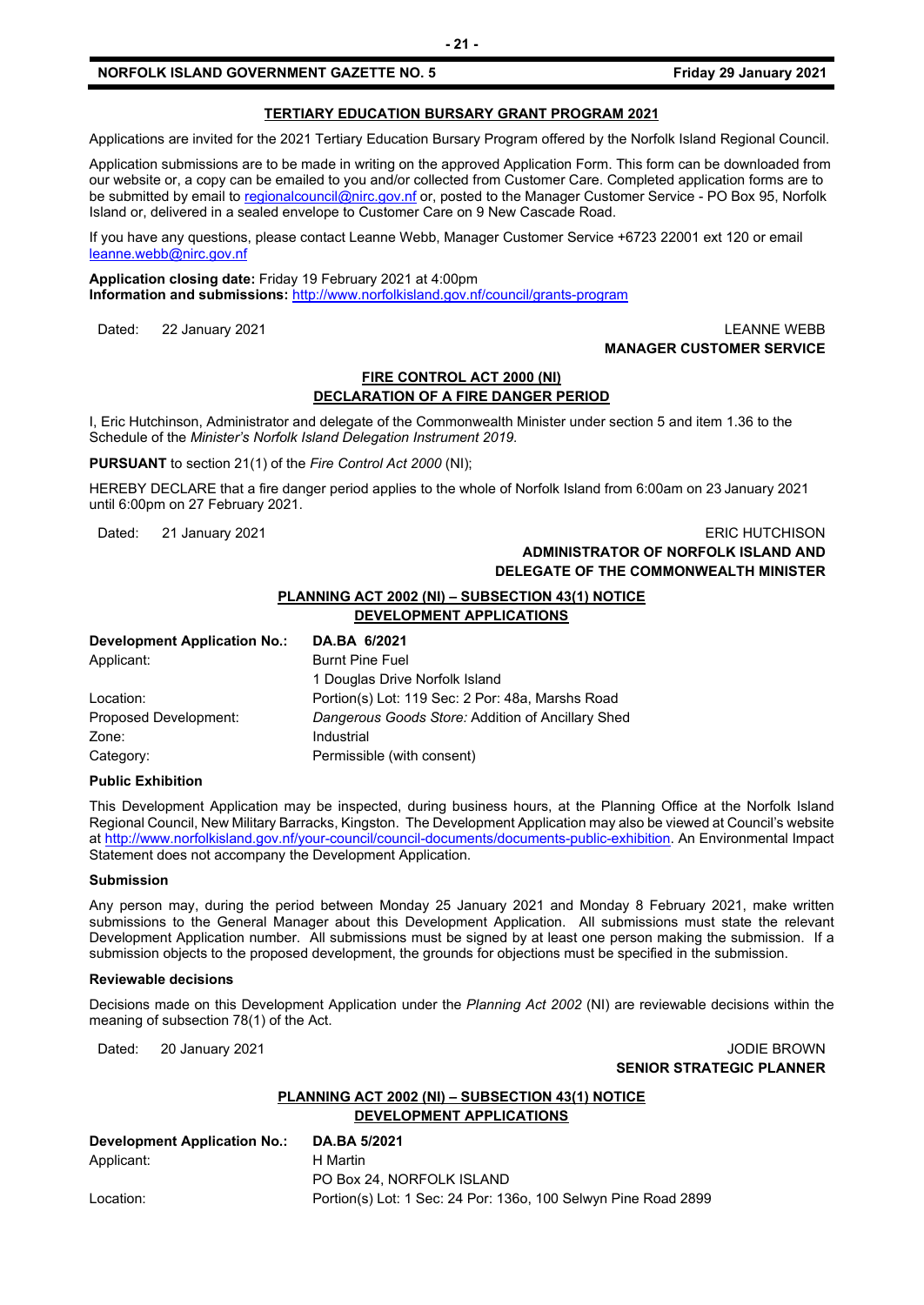Proposed Development: *Residence – Dwelling House*: Addition - Carport encroaching into minimum front boundary setback Zone: Rural Category: Category: **Permissible (with consent)** 

#### **Public Exhibition**

This Development Application may be inspected, during business hours, at the Planning Office at the Norfolk Island Regional Council, New Military Barracks, Kingston. The Development Application may also be viewed at Council's website a[t http://www.norfolkisland.gov.nf/your-council/council-documents/documents-public-exhibition.](http://www.norfolkisland.gov.nf/your-council/council-documents/documents-public-exhibition)

#### **Submission**

Any person may, during the period between Monday 25 January 2021 and Monday 8 February 2021, make written submissions to the General Manager about this Development Application. All submissions must state the relevant Development Application number. All submissions must be signed by at least one person making the submission. If a submission objects to the proposed development, the grounds for objections must be specified in the submission.

#### **Reviewable decisions**

Decisions made on this Development Application under the *Planning Act 2002 (N*I) are reviewable decisions within the meaning of subsection 78(1) of the Act.

#### Dated: 20 January 2021 **John Communist Communist Communist Communist Communist Communist Communist Communist Communist Communist Communist Communist Communist Communist Communist Communist Communist Communist Communist Com SENIOR STRATEGIC PLANNER**

#### **PLANNING ACT 2002 (NI) SUBSECTION 11(1) NOTICE INVITATION FOR PUBLIC SUBMISSIONS ABOUT A DRAFT PLAN TO VARY THE NORFOLK ISLAND PLAN 2002**

I, Eric Hutchinson, Administrator of Norfolk Island and delegate of the Commonwealth Minister under Item 1.78 of the Schedule to the Minister's Norfolk Island Delegation Instrument 2017 (No. 2) (Commonwealth), invite public submissions about a draft plan to vary the Norfolk Island Plan 2002, to allow use of designated land for *Residence – Dwelling House.*

**Applicant:** Applicant: Applicant: Applicant: Applicant: Applicant: Applicant: Applicant: Applicant: Applicant: Applicant: Applicant: Applicant: Applicant: Applicant: Applicant: Applicant: Applicant: Applicant: Applicant:

**Draft Plan No:** PVA 01/2020

#### **The draft Plan applies to the following land:** Portion 35n5 Douglas Drive Norfolk Island

**Current Zoning:** Current 2012 **Current Zoning:** 



#### **Public Exhibition**

An Application to Vary the Norfolk Island Plan, accompanied by a Development Application, was submitted under subsection 9(2) of the *Planning Act 2002* (NI*)*. The aim and intent of the draft plan is to allow use of designated land as described above for a *Residence - Dwelling House* as permissible with consent use or development. If approved, the plan variation would allow a development application to change the use of a building at Portion 35n5 for use as a residence to be considered and determined.

In accordance with subsection 11(1) of the *Planning Act 2002* (NI), the draft plan, as shown below, and the accompanying development application and reasons for the applications are available for inspection, during business hours, between Monday 11 January 2021 and Monday 8 February 2021 at the Planning Office at the Norfolk Island Regional Council, New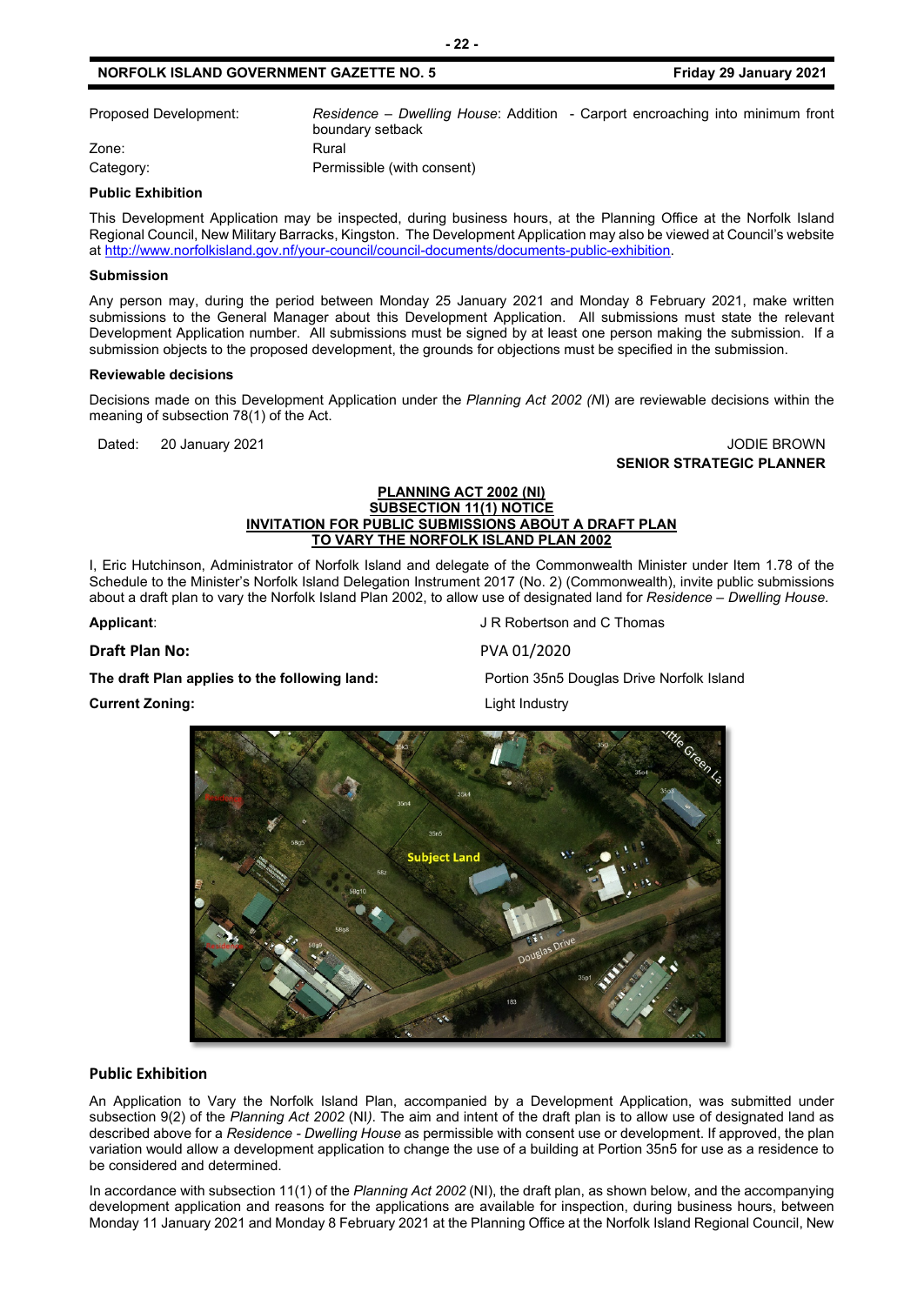Military Barracks, Kingston and at the Council's website at [http://www.norfolkisland.gov.nf/your-council/council](http://www.norfolkisland.gov.nf/your-council/council-documents/documents-public-exhibition)[documents/documents-public-exhibition](http://www.norfolkisland.gov.nf/your-council/council-documents/documents-public-exhibition)

#### **Draft plan 01/2020**

| Proposed<br>changes | The Norfolk Island Plan 2002 (as amended) is amended as follows: |                                                                                           |                                                                                      |  |  |
|---------------------|------------------------------------------------------------------|-------------------------------------------------------------------------------------------|--------------------------------------------------------------------------------------|--|--|
|                     | <b>SCHEDULE 2 – DEVELOPMENT OF SPECIFIC SITES</b>                |                                                                                           |                                                                                      |  |  |
|                     | <b>S2.1- SPECIFIC SITES SUBJECT TO CLAUSE 104</b>                |                                                                                           |                                                                                      |  |  |
|                     | To insert at the end of the Schedule:                            |                                                                                           |                                                                                      |  |  |
|                     | Lot                                                              | <b>Purpose</b>                                                                            | <b>Conditions</b>                                                                    |  |  |
|                     | Portion 35n5 Douglas Drive                                       | Use and development of the<br>for the purposes of<br>land<br>'Residence - Dwelling House' | As detailed in the Notice of<br>Decision for Development<br>Application DA.BA 1/2021 |  |  |

#### **Submissions**

Any person may make written submissions to the General Manager about this draft plan. All submissions must be received by Monday 8 February 2021 and signed by at least one person making the submission. If a submission objects to the draft plan, the grounds for objections must be specified in the submission.

Dated: 21 December 2020 ERIC HUTCHISON

#### **ADMINISTRATOR OF NORFOLK ISLAND AND DELEGATE OF THE COMMONWEALTH MINISTER**

#### **PLANNING ACT 2002 (NI) – SUBSECTION 43(1) NOTICE DEVELOPMENT APPLICATIONS**

| <b>Development Application No.:</b> |  | DA.BA 1/2021                                                                   |  |
|-------------------------------------|--|--------------------------------------------------------------------------------|--|
| Applicant:                          |  | J R Robertson & C Thomas                                                       |  |
| Location:                           |  | Portion 35n5, 16 Douglas Drive                                                 |  |
|                                     |  | Proposed Development: Change of use - Conversion to Residence - Dwelling House |  |
| Zone:                               |  | Light Industrial                                                               |  |
| Category:                           |  | Permissible (with consent)- subject to approval of PVA 01/2020                 |  |

#### **Public Exhibition**

This Development Application may be inspected, during business hours, at the Planning Office at the Norfolk Island Regional Council, New Military Barracks, Kingston. The Development Application may also be viewed at Council's website a[t http://www.norfolkisland.gov.nf/your-council/council-documents/documents-public-exhibition.](http://www.norfolkisland.gov.nf/your-council/council-documents/documents-public-exhibition)

#### **Submission**

Any person may, during the period between Monday 11 January 2021 and Monday 8 February 2021, make written submissions to the General Manager about this Development Application. All submissions must state the relevant Development Application number. All submissions must be signed by at least one person making the submission. If a submission objects to the proposed development, the grounds for objections must be specified in the submission.

#### **Reviewable decisions**

Decisions made on this Development Application under the *Planning Act 2002* (NI) are reviewable decisions within the meaning of subsection 78(1) of the Act.

Dated: 4 January 2021 **Dates: 1 Journal 2021** JODIE BROWN **SENIOR STRATEGIC PLANNER**

#### **TRAFFIC ACT 2010 (NI)**

#### **TEMPORARY CLOSURE OF TAYLORS ROAD FOR PUBLIC SAFETY WORKS**

I, **Bruce Taylor**, Acting General Manager of the Norfolk Island Regional Council, under section 50 of the *Traffic Act 2010* (NI), close that part, or parts, of the road specified in Part 1 of the Schedule to all vehicular traffic (except any vehicle specified in Part 2 of the Schedule) for and during the period **8:00am to 4:00pm** each day on particular days between **25 January 2021 and 30 March 2021** as I am of the opinion it is necessary to carry out repairs and/or maintenance of the road for public safety purposes.

#### **SCHEDULE**

**Part 1 -** Part road closure: That part of Taylors Road, Norfolk Island, from the intersection of Queen Elizabeth Avenue<br>to the intersection with Country Road relevant to road works carried out for public safety purposes. of the road works site to be officially signposted by the Council, or as directed by Council workers at the works site, or<br>as directed by police from time to time during the specified road closure period.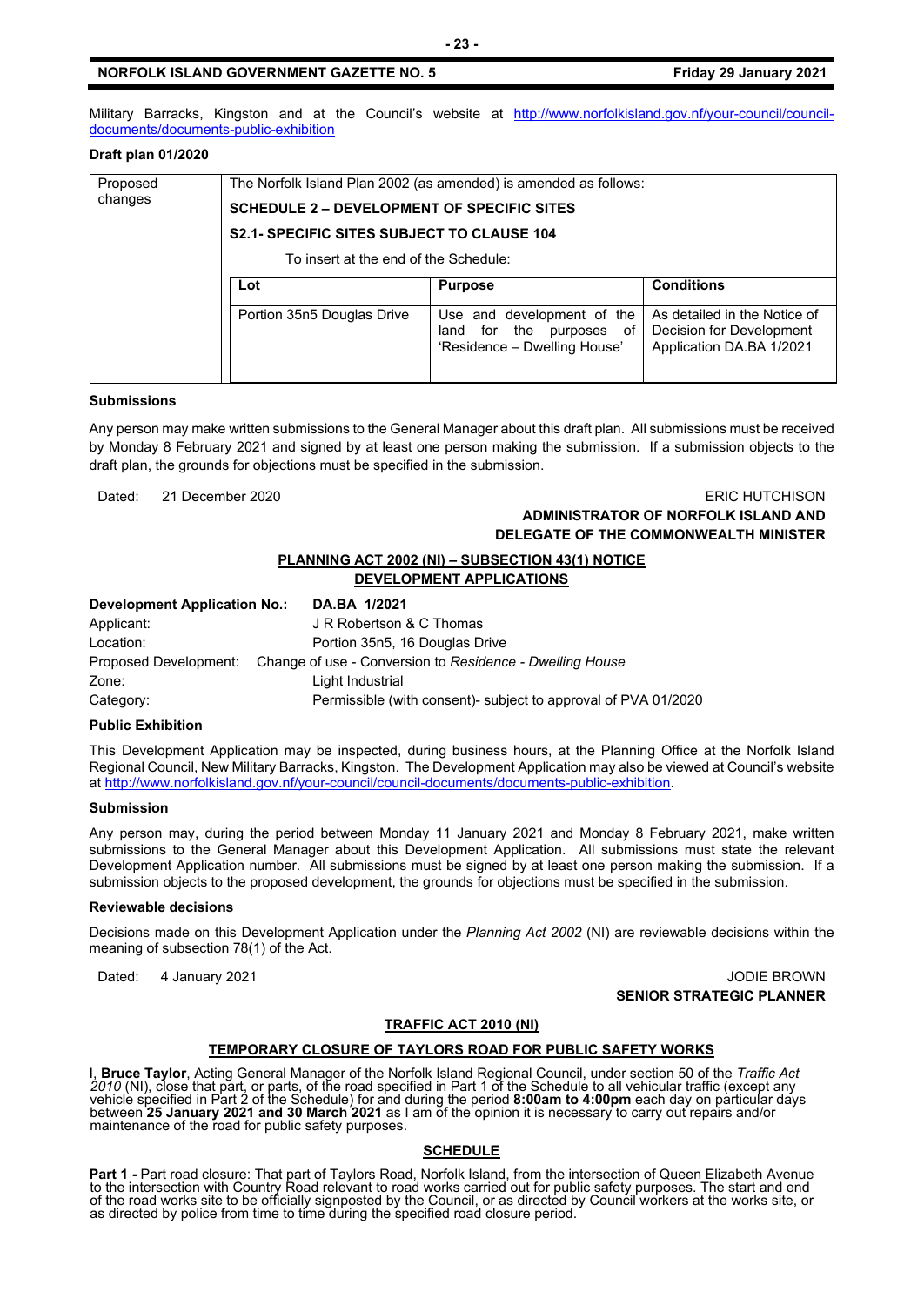**Part 2** - Exempted classes of vehicles:

- a) Vehicles and plant authorised by the General Manager of the Norfolk Island Regional Council or delegate for the delivery of goods or services
- b) Council vehicles and plant involved on official business
- c) Police, ambulance, fire services and emergency vehicles on official business
- d) Vehicles authorised by OIC Police or delegate thereof.

Dated: 6 January 2021 **BRUCE TAYLOR** 

# **ACTING GENERAL MANAGER**

#### **DISASTER AND EMERGENCY MANAGEMENT ACT 2001 (NI)**

#### **EXTENSION OF DECLARATION OF STATE OF EMERGENCY**

I **Eric Hutchinson,** Administrator of Norfolk Island and delegate of the Minister under Section 5 of, and item 1.27 of the Schedule to, the *Minister's Norfolk Island Delegation Instrument 2019*:

**PURSUANT** to Section 9 of the *Disaster and Emergency Management Act 2001* (NI) [the Act] and acting on the advice of the Controller;

**FOR** the purpose of response and recovery operations under the Act and the Disaster and Emergency Plan for the territory of Norfolk Island.

**EXTEND** the declaration of emergency made under section 9 of the Act at 16:15 Hrs on Monday 16 March 2020, for the whole of the Territory of Norfolk Island, until 23:59 hr on Sunday 28 February 2021.

#### Dated: 17 December 2020<br>Dated: 17 December 2020 **ADMINISTRATOR**

#### **DISASTER AND EMERGENCY MANAGEMENT ACT 2001 (NI)**

### **DECLARATION OF STATE OF DISASTER OR EMERGENCY (RECOVERY OPERATIONS)**

#### **COVID-19 DIRECTIONS RECOVERY OPERATIONS (NO.3) 2020**

I, **George Ivor Andrew Plant**, Emergency Management Norfolk Island Controller:

- 1) under section 11(2)(g) of the *Disaster and Emergency Management Act 2001* (NI) am of the opinion that it is necessary to make directions in respect of recovery from the State of Emergency in respect of COVID-19 relating to the movement of persons within the disaster or emergency area as set out in the Schedule; and
- 2) under section 11(2)(h) of the *Disaster and Emergency Management Act 2001* (NI) am of the opinion that it is necessary to make directions in respect of recovery from the State of Emergency in respect of COVID-19 relating to the removal of persons within the disaster or emergency area who obstructs or threatens to obstruct recovery operations as set out in the Schedule; and
- 3) under section 11(2)(i) of the *Disaster and Emergency Management Act 2001* (NI) am of the opinion that it is necessary to make directions in respect of recovery from the State of Emergency in respect of COVID-19 relating to giving directions to persons whose responsibilities require him or her to engage in recovery operations.

#### **SCHEDULE**

#### **Direction 3 (2020) – Adjustment of COVID 19 measures – to commence 16:16 on 31 December 2020**

- 1. These Directions take effect at 16:16 on 31 December 2020 and remain in force while the State of Disaster or Emergency (Recovery Operations) is in force.
- 2. In these Directions:

*Persons* includes people residing on Norfolk Island, visiting Norfolk Island for holiday or work purposes

*COVID-19 hotspot* means a particular area of Australia decided by the Commonwealth Chief Medical Officer.

*Incident Controller* means the person appointed under the State of Emergency in accordance with the NORDISPLAN.

- 3. Persons will be permitted\* to travel to Norfolk Island without the need to quarantine provided they:
	- a. do not have COVID-19.
	- b. have not been in contact within anyone in the prior 14 days with COVID-19;
	- c. have been granted a Norfolk Island Entry Pass\*
	- \*Any person travelling to Norfolk Island may be denied entry without a Norfolk Island Entry Pass
- 4. A person whilst on Norfolk Island must comply with physical distancing principles as published from time to time on [\(http://www.norfolkisland.gov.nf/norfolk-islands-covid-19-advice\)](http://www.norfolkisland.gov.nf/norfolk-islands-covid-19-advice).
- 5. A person whilst on Norfolk Island must follow any directions in relation to COVID-19 from staff of the *Norfolk Island Hospital and Residential Aged Care (NIHRACS).*
- 6. A person or business on Norfolk Island must follow any advice or operational direction provided by the Incident Controller or authorised officer of the *Norfolk Island Police Force (NIPF)*in relation to COVID-19.